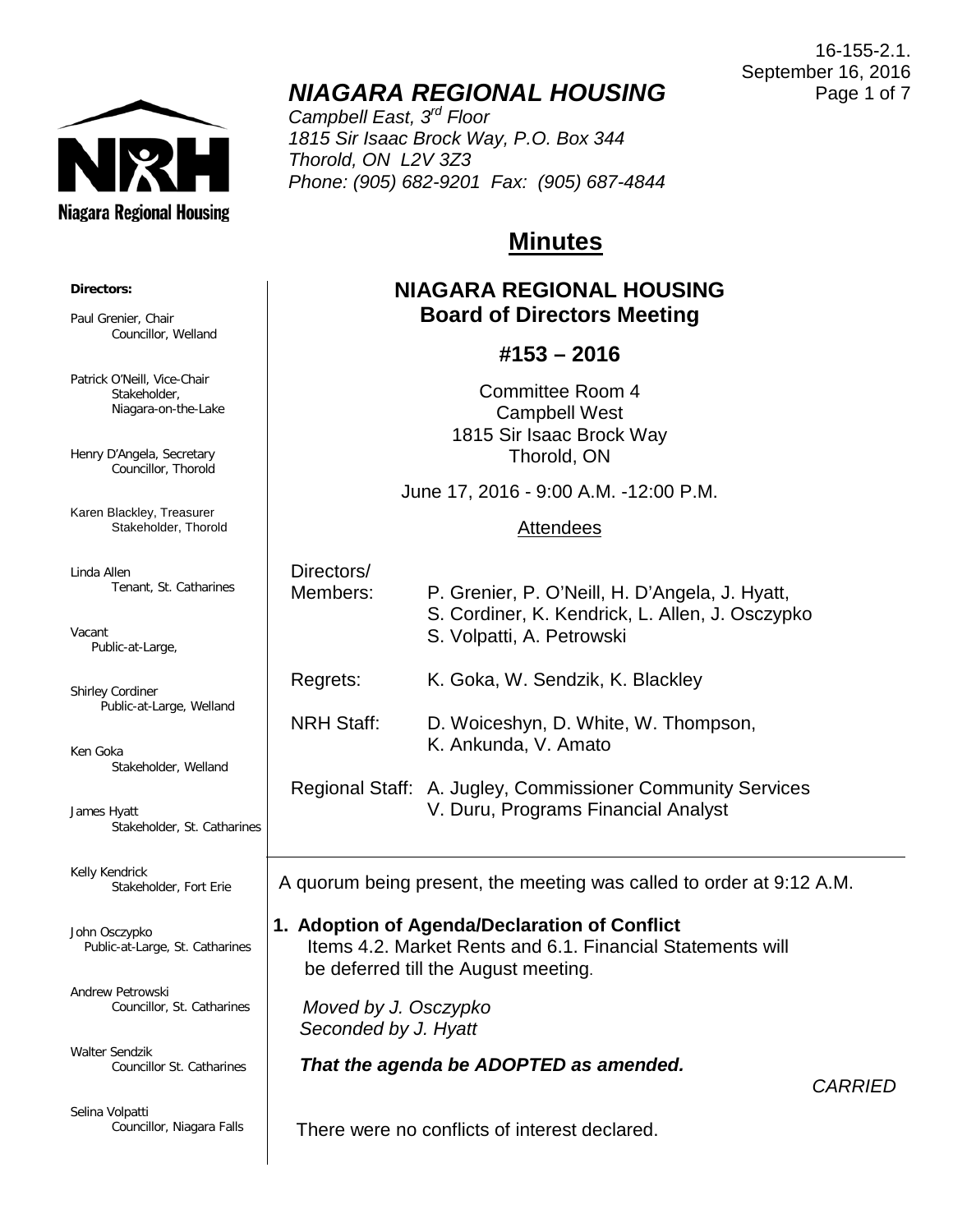## **2. Approval of Minutes**

2.1. Minutes of the May 20, 2016 Meeting

*Moved by H. D'Angela Seconded by P. O'Neill*

 *That the minutes of the May 20, 2016 meeting be ADOPTED as presented.*

*CARRIED*

## 2.3. **Business Arising**

There was no business arising

**3.** Presentation – not scheduled

## **4. Staff Reports**

4.1. NRH 1<sup>st</sup> Quarter 2016 Report to Board and Council – Report 16-153-4.1.

*Moved by S. Volpatti Seconded by P. O'Neill*

*That Niagara Regional Housing Quarterly Report January 1 to March 31, 2016 be APPROVED and FORWARDED to the Public Health and Social Services Committee and subsequently to Regional and Municipal Councils for information.*

*CARRIED*

Staff advised that additional revisions were made to the format.

*Staff was directed to put back quarter to quarter wait list stats instead of only providing the 4th Quarter of the previous year. Directors wish to see quarterly trending; resend page 3 to the Board only.*

Action by: W. Thompson

#### 4.2. 2016 Market Rents – Report 16-153-4.2.

Deferred till next meeting.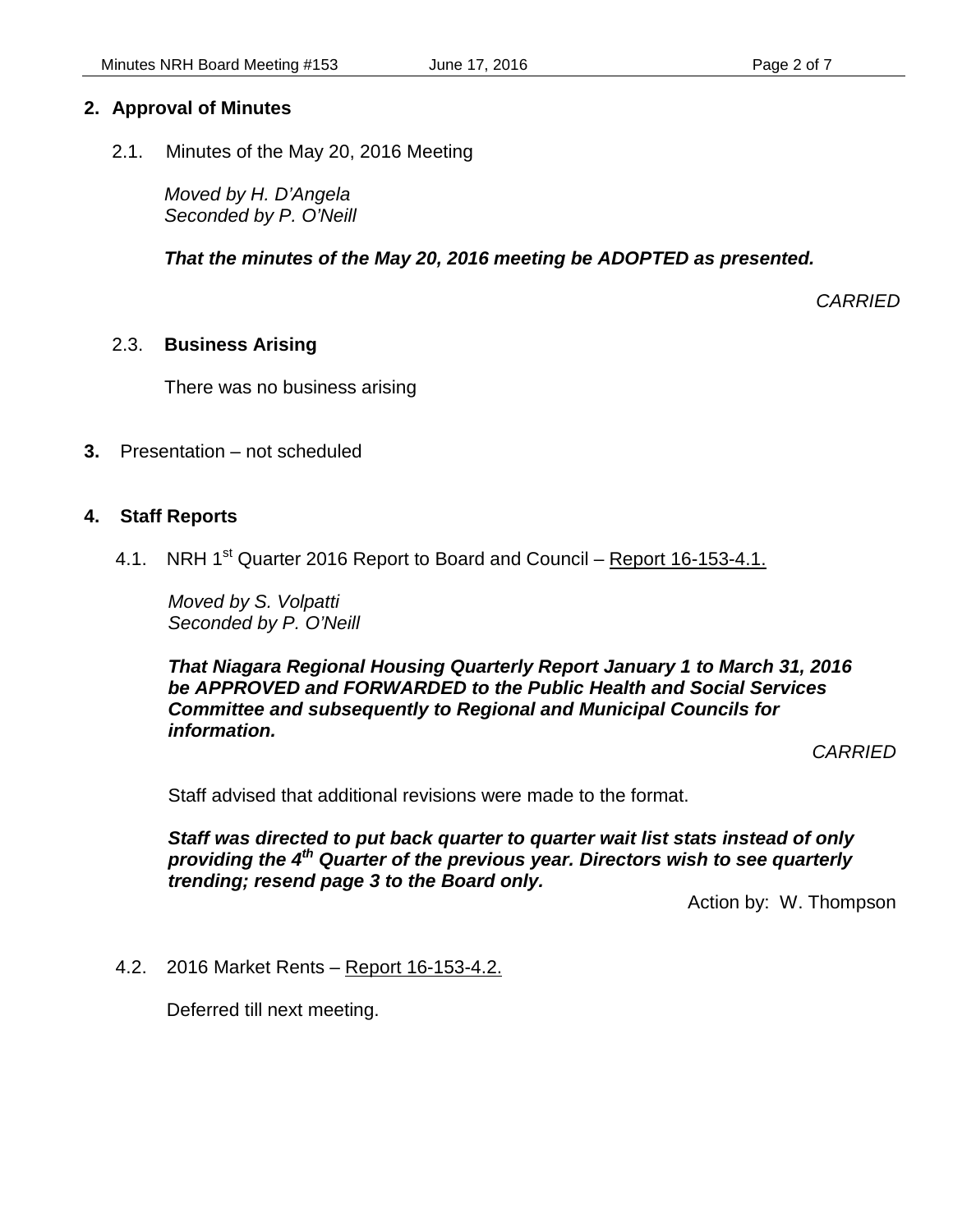## 4.3. Foundation Repair or Reconstruction Decision – Report 16-153-4.3.

Moved by J. Hyatt Seconded by J. Osczypko

That the NRH Board of Directors provide DIRECTION and APPROVAL for foundation repair requirements at 211/213 Roach Ave., Welland or, Demolition & Rebuild.

Staff suggested hiring a designer (\$6,500) to tailor a structure to the site so staff would be able to provide a firm cost estimate. A lengthy discussion ensued:

- Use funding for 8 plex elsewhere
- May have to repair prior to sale
- Need to advise the Ministry of intentions to redevelop
- New build better than repair to 50 year old structure to comply with the potential ASD early recommendation as per last ASD meeting comments
- Incrementally add units to land we own
- Direction from last meeting was not to rebuild; investigate repair, versus additional cost of demolishing and rebuild

Staff were directed to

- Consult with Regional staff to see if there is an architect on staff to assist instead of hiring one at the proposed \$6,500.00 estimated
- Visit site with architect to evaluate the property
- What is market value of street and market value of land?
- Provide overview of location on map
- Include assessment cost to bring up to top value
- Address in long term business plan Sept/October

*Moved by S. Volpatti Seconded by S. Cordiner*

## *That the Niagara Regional Housing Board of Directors DEFER report 16-153- 4.3. Foundation Repair or Reconstruction Decision till the September meeting.*

*CARRIED*

Action by D. White

4.4. Performance Management & Pay for Performance System – Report 16-153-4.4.

*Moved by S. Volpatti Seconded by J. Osczypko*

*That the NRH Board of Directors RECEIVES report 16-153-4.4. Performance Management & Pay for Performance System for information.* 

*CARRIED*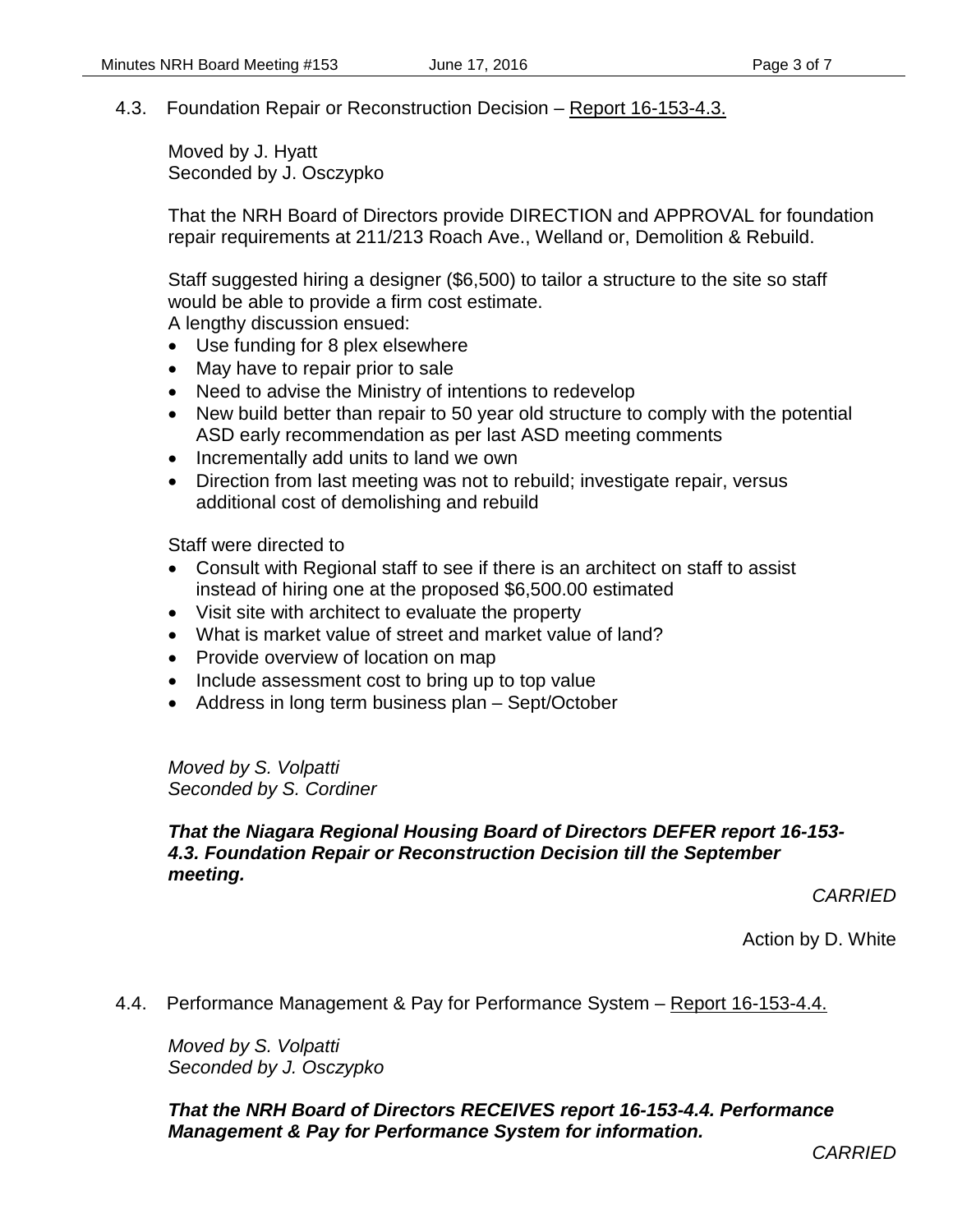4.5. NRH Starting Salaries for New Hires – Report REV 16-153-4.5.

*Moved by H. D'Angela Seconded by S. Volpatti*

- *1. That the NRH Board of Directors APPROVE NRH aligning employee compensation with the Region's practice of starting new hires at a minimum of 85% of their position's respective salary range.*
- *2. That the NRH Board of Directors APPROVE changes to the Salary Compensation Policy - #D-1, necessary to align the policy with approved changes.*
- *3. That the NRH Board of Directors APPROVE increasing salaries to the 85% level for all NRH employees currently receiving compensation below 85% of their respective salary band.*

*CARRIED*

#### **5. New Business**

5.1. Discussion Re: Director Code of Conduct

The Chair advised that the Executive Committee is working on a Code of Conduct and plans to bring it to the Board later this year for implementation.

#### 6. **Chief Executive Officer's Report**

6.1. Financial Statements as at April 30, 2016 – 16-153-6.1.

Deferred till August meeting due to technical issues with EFMS.

**7. Closed Session** –Not required

#### **8. Committee/Advisory Group Meeting Minutes**

8.1. Executive Committee

Minutes of the May 16, 2016 meeting were provided for information.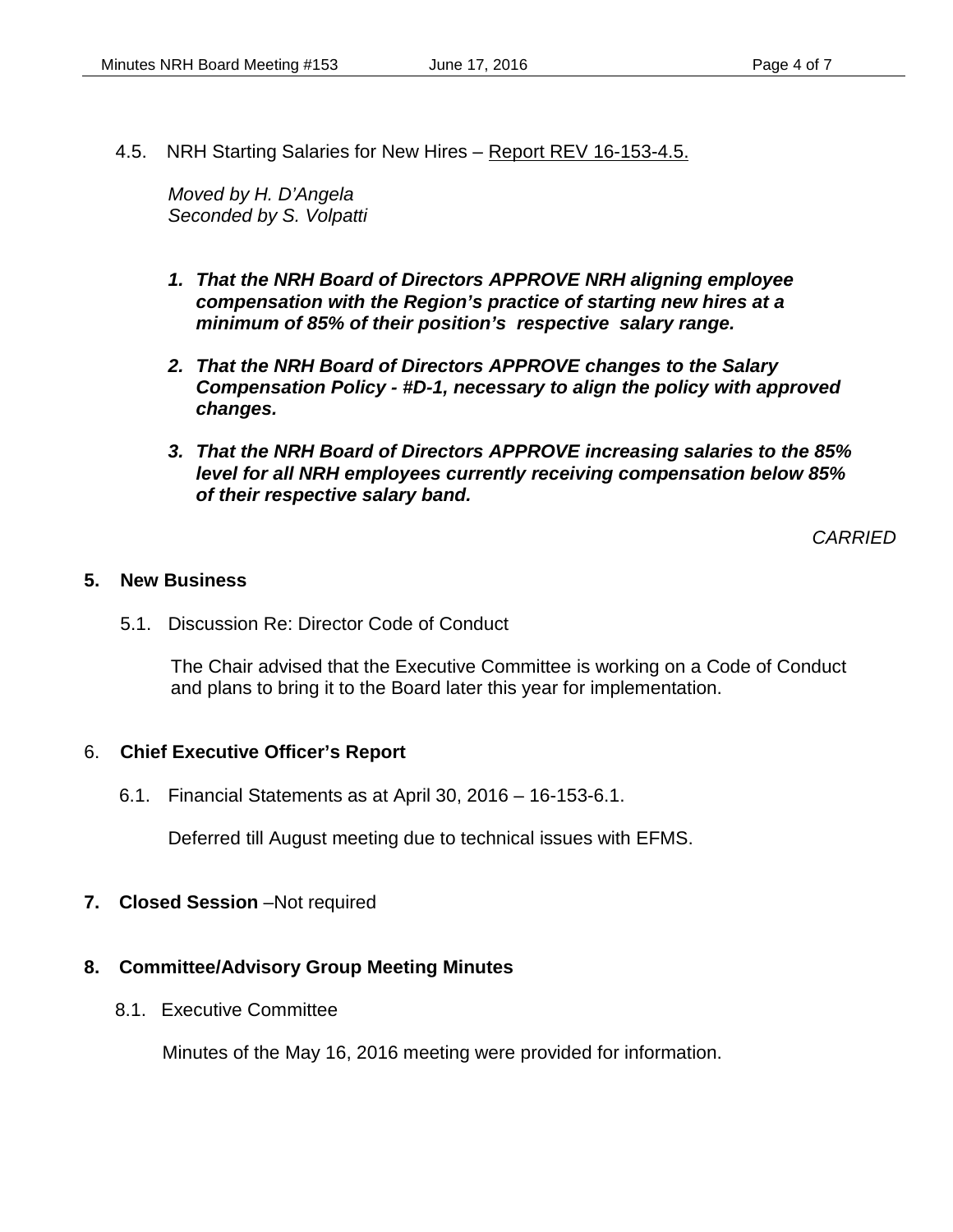*Moved by H. D'Angela Seconded by J. Osczypko*

*That the NRH Board of Directors RECEIVE the Executive Committee minutes of May 16, 2016 for information.*

*CARRIED*

## **9. For Information**

9.1. Action Items from Previous Meetings – not provided for this meeting

## *Correspondence/Media*

9.2. Media Announcement Save the Date June  $27<sup>th</sup>$  in the A.M.

The Chair advised that he expected the purchase of land for new development to close today at noon and that Directors should save the morning of June  $27<sup>th</sup>$  to attend an announcement to the media from the site.

## **10. Other Business**

10.1 Eligibility Review Officer (ERO) Report

In response to a question regarding a report from the Eligibility Review Officer, staff advised that the position has not been posted yet.

10.2 Motion from S. Volpatti

S. Volpatti distributed a motion that she wished to table:

Moved by S. Volpatti Seconded by A. Petrowski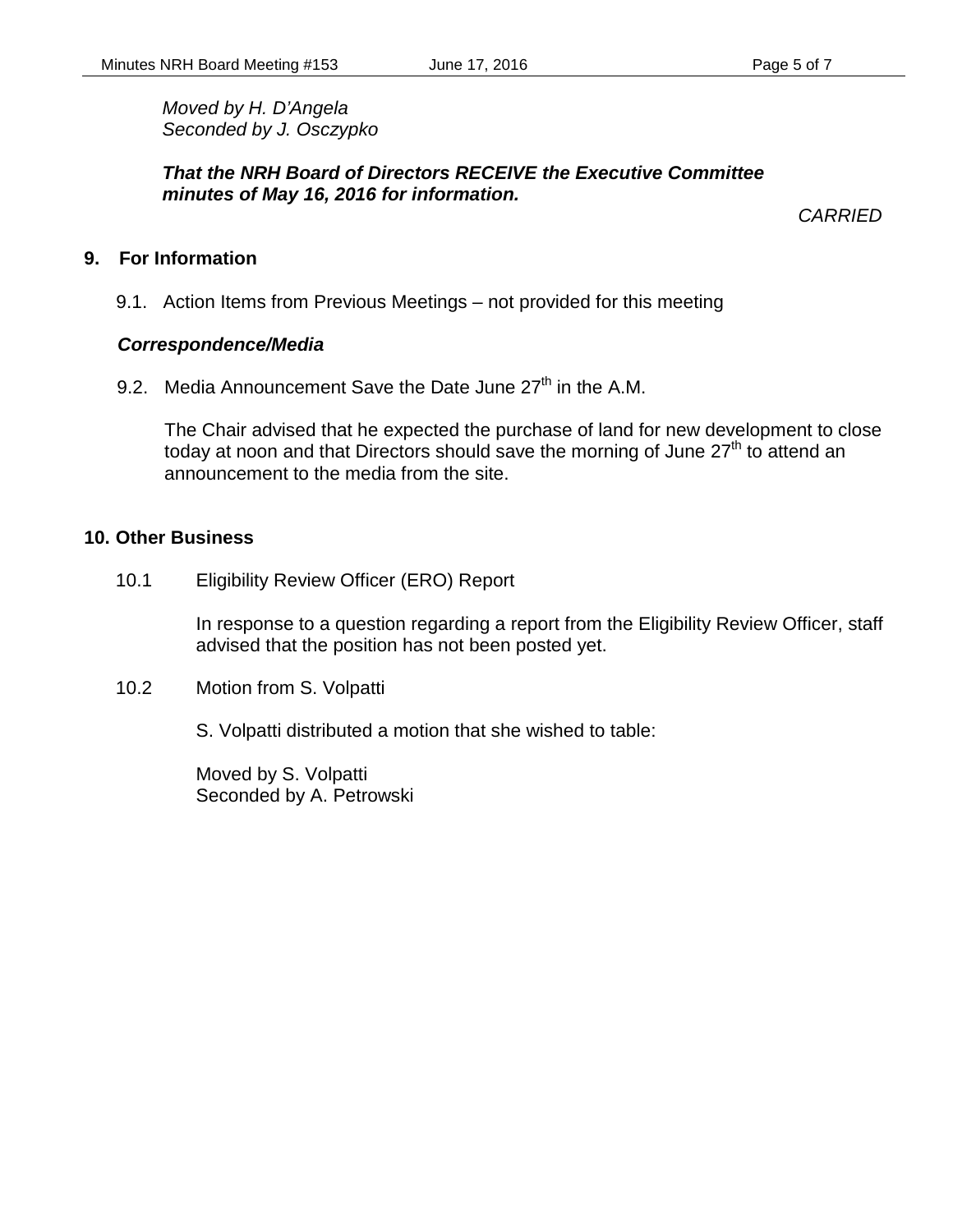#### **GOVERNANCE MOTION RE NIAGARA REGIONAL HOUSING**

Whereas Niagara Regional Housing (NRH) is a non-share capital corporation wholly owned by the **Region of Niagara; and** 

Whereas NRH is responsible for the management of social hosing within Niagara; and

Whereas the current governance structure of the NRH board does not balance the views of providers and tenants; and

Whereas the Niagara Region, as the major funding provider, does not appoint board members;

Now therefore be it resolved that:

1) The NRH board recommend that the Board composition be altered as follows:

9 members in total

**5 of whom are Regional Councillors** 

2 of whom are lay members appointed by Regional Council

1 member who is a tenant Co-Chair of the Tenant Issue Sub-Committee, or their designate

1 member who is a provider Co-Chair of the Provider Issue Sub-Committee, or their designate

2) The NRH board create a Tenant Issue Sub-Committee made up of tenants of all forms of housing and co-chaired by a NRH board member who is also a Regional Councillor; and

3) The NRH board create a Provider Issue Sub-Committee made up of housing providers, contractors and suppliers of all forms of housing and co-chaired by a NRH board member who is also a Regional Councillor; and

4) The NRH governing by-laws be amended to represent the new governance structure; and

5) The new governance structure take effect January 1st, 2017 and the appointments be in effect until December 31st, 2018; and

6) The NRH request that the Niagara Region approve the amended governance structure and make appointments accordingly to ensure continuity of services

There was very brief discussion noting:

- That there are inaccuracies in the statements
- That such a motion prior to the completion of the Organizational Structure Review being conducted by legal at the request of the Chair would be inappropriate
- That such a motion prior to completion of the Alternate Service Delivery Task Force work would be inappropriate

*Moved by H. D'Angela Seconded by S. Cordiner*

*That the NRH Board of Directors DEFER this motion regarding Governance till December 2016.*